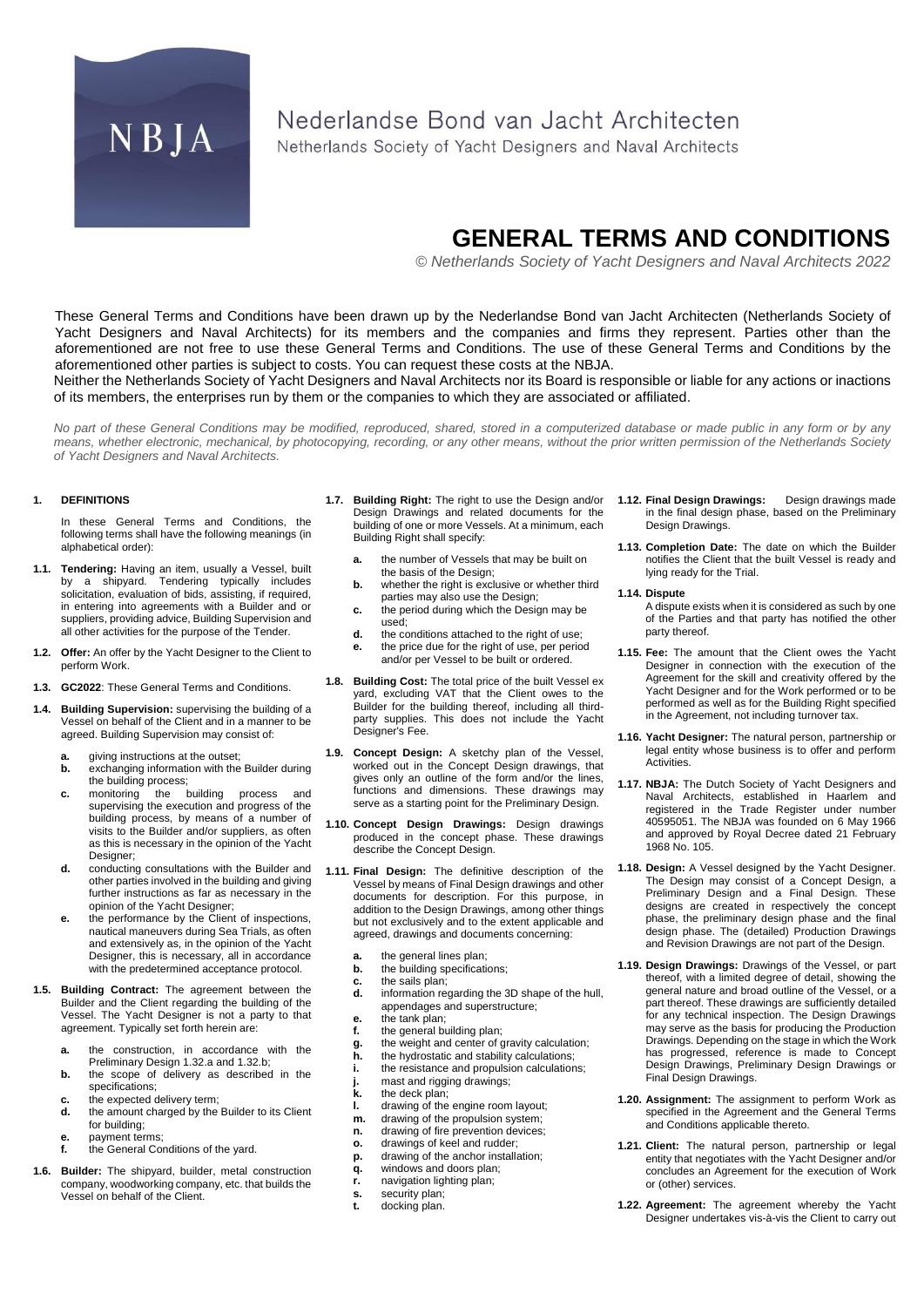Work and/or to grant Building Rights subject to the conditions described in that agreement and the general conditions applicable thereto. The Agreement is only established in writing, for example by a written agreement, by email or by signing an offer.

- **1.23. Force Majeure:** situations beyond the control of the Yacht Designer, including but not limited to: war, riots, terrorism, fire, power failure, acts of nature, acts of war, strikes and lockouts, failure of machinery and/or tools, unavailability of tools or other resources to be used by the Yacht Designers, stagnation in the supply of raw materials, parts or energy, import or other trade restrictions, government measures, epidemics and pandemics and related (government) measures or recommendations, and furthermore delays in the execution of work by the Builder or third parties engaged by the Builder, as well as any other circumstance as a result of which it is reasonably impossible or difficult for the Yacht Designer to execute the Agreement (in time).
- **1.24. Production Drawings:** Drawings of the Vessel with a high degree of detail, generally produced from the Design Drawings and/or other data of the Vessel. The Vessel can be produced on the basis of the Production Drawings. These drawings are also called Working Drawings. The Production Drawings are not part of the Design.
- **1.25. Sea Trial:** One or more detailed tests and Sea Trials as part of the Client's acceptance of the Vessel built for it by the Builder, in accordance with an acceptance protocol agreed between the Builder and the Client for that purpose.
- **1.26. Revision Drawings**: Drawings of the Vessel as finally built (based on the Production Drawings), also called: "*as built*".
- **1.27. Series Building:** Building or having built several (more than one) Vessels on the basis of the same Design.
- **1.28. Series Building Right:** A Building Right for the building of an agreed number of Vessels in a given period.

#### **1.29. Downtime**

A delay in the execution of the Work by the Yacht Designer due to circumstances that cannot be attributed to the Yacht Designer, including - but not limited to - Force Majeure.

- **1.30. Drawings:** Design Drawings, Working or Production Drawings, Revision Drawings and all other drawings, (computer) models and paper sketches, whether or not expressly mentioned in these GTC2022.
- **1.31. Variant:** A Design that is based on an existing Design but differs from it in essential respects.
- <span id="page-1-0"></span>**1.32. Preliminary Design:** A description of the Vessel by means of Preliminary Design Drawings and other documents based on the Concept Design but with a greater degree of detail. This may include, to the extent applicable and agreed:
	- **a.** a general plan, which establishes the layout and design. This general plan is based on a preliminary lines plan and on preliminary calculations regarding functionality, speed, carrying capacity, towing capacity, weight, rigging, stability, durability and engine power;
	- **b.** information relating to the overall design of the structure for the purpose of preliminary calculation of weight and center of gravity and preliminary assessment of strength, stiffness and indicative building price;
	- **c.** a brief specification, possibly incorporated into the drawing(s), sufficiently detailed to enable competent yards to estimate costs.
- <span id="page-1-1"></span>**1.33. Vessel:** A sailing or motor yacht, commercial vessel, platform, houseboat or other floating or sailing object or one or more parts thereof.
- **1.34. Delay Costs:** The costs incurred by the Client as a result of Downtime, as enumerated in Article [20.2.](#page-4-0)
- **1.35. Preliminary Design Drawings:** Design drawings made in the Preliminary Design phase, based on the Concept Design.
- **1.36. Working Day:** Any day that is not a Saturday, Sunday or official Dutch national holiday.
- **1.37. Working Drawings:** Another name for Production Drawings.
- **1.38. Work/Activities**: All work/activities performed by the Yacht Designer under or in connection with the Agreement.

# **2. APPLICABILITY, INTERPRETATION**

### **2.1. Application**

The GC2022 apply to all offers, all agreements and all other legal relationships between the Yacht Designer and the Client. The Parties may deviate from the provisions in the GC2022, but only if these deviations have been agreed upon in writing.

#### **2.2. Exclusion**

The applicability of any general terms and conditions other than the GC2022 is expressly excluded.

#### **2.3. Nullity**

If one or more provisions of the GC2022 should prove to be wholly or partially void or non-binding at any time, the other provisions of the GC2022 will remain fully in force. The void or non-binding provision shall be replaced as soon as possible by a valid provision that approximates the intended purpose of the void or non-binding provision as closely as possible.

### **2.4. Precedence**

In the event that any other general terms and conditions are declared applicable to an offer, assignment and/or agreement and/or any other legal relationships, as a result of which certain stipulations conflict with those in the GTC2022, the stipulations in the GTC2022 shall take precedence over those in the other general terms and conditions.

### **2.5. Meaning**

Capitalized words in the GC2022 shall have the meanings defined in Article 1 of the GC2022, unless expressly stated otherwise. Definitions denoted in singular shall also be deemed to include the plural and vice versa.

## **2.6. Translations**

If and in so far as there is a difference between the Dutch GC2022 and the GC2022 drawn up in another language, regardless of whether this concerns a textual, legal, numerical or other difference, the Dutch GC2022 shall be decisive for the content and interpretation of the GC2022. The GTC2022 drawn up in another language shall be deemed to be a translation of the Dutch GTC2022 and shall not be applicable to that extent. If the GC2022 drawn up in another language contain any provision (or part thereof) which does not appear in the Dutch GC2022, then that provision (or part thereof) shall be deemed not to have been written.

### **3. RELATIONSHIP BETWEEN THE CLIENT AND THE YACHT DESIGNER, POWER OF ATTORNEY.**

### **3.1. Trust**

In the relationship with the Client, the Yacht Designer is the confidential advisor, who advises on technical and aesthetic matters, who promotes the Client's interests to the best of his knowledge and ability and who realizes the Client's wishes to the best of his ability.

### <span id="page-1-4"></span>**3.2. Authorization**

The Yacht Designer acts as the Client's authorized representative in the execution of the Agreement. This authorization is unlimited and unconditional within the framework of the Agreement, until the moment that the Agreement ends or until the Client and the Yacht Designer agree otherwise in writing. The authorization relates in any case to all (legal) actions that the Yacht Designer, in all reasonableness, must perform according to his own judgment in the context of the Assignment granted to him.

#### **4. THE ASSIGNMENT**

- **4.1. Scope and Components of the Assignment.**  The Assignment includes one or more of the following Activities (a more detailed description of these Activities is included in Article 1 above):
	- **a.** designing a Design or a Variant:
- **b.** making a Concept Design;<br>**c.** making a Preliminary Desi
- **c.** making a Preliminary Design;<br>**d.** making the Final Design;
- making the Final Design;
- **e.** making the Production Drawings;<br>**f.** making Revision Drawings:
- **f.** making Revision Drawings;<br>**g.** drafting specifications; **g.** drafting specifications;
- **h.** testing and/or trialing and/or certifying (parts of) a Vessel;
- **i.** assisting with and/or requesting and reviewing offers/quotes;
- **j.** conducting and/or assisting in the Tender;<br>**k.** providing Building Supervision:
- **k.** providing Building Supervision;<br>**I.** giving advice:
- **l.** giving advice;
- **m.** providing aid and assistance:
- **n.** performing expert assessments;<br>**o.** acting as an authorized represer **o.** acting as an authorized representative on behalf of the Client;
- **p.** providing other services to the extent explicitly described in the Agreement.
- **4.2.** The Yacht Designer is authorized to engage third parties to perform Activities.

## **5. OFFER, AGREEMENT, DELIVERY TERM**

#### **5.1. Offer without engagement**

Every Offer is without engagement, unless the Offer sets a deadline for acceptance.

#### **5.2. Revocation**

An Offer without engagement may, subject to the provisions in Article [5.3](#page-1-2) within three Business Days of its acceptance, be withdrawn by the Yacht Designer without the Yacht Designer being or becoming liable to pay damages to the Client. The Client may also, revoke its acceptance of the Offer, subject to the provisions in Article [5.3,](#page-1-2) within three Business Days after his acceptance of the Offer, without being or becoming liable for damages towards the Yacht Designer.

#### <span id="page-1-2"></span>**5.3. Conclusion of the Agreement**

The Assignment shall be deemed to have been definitively established as soon as:

- **a.** the Client has accepted the Offer and the period for revocation has expired;
- **b.** the Client has confirmed that acceptance of the Offer is irrevocable or has requested that the Activities commence;
- **c.** the Yacht Designer, with the approval of the Client, has commenced the Activities without the Client having made an immediate written objection; or
- **d.** the Client has requested assistance or information of the Yacht Designer and the Yacht Designer has confirmed his intention to provide the requested assistance or information, or the Yacht Designer has commenced providing the requested assistance or information with the approval of the Client without the Client's immediate objection.

# **5.4. Providing security**

The Client shall, at the first request of the Yacht Designer, provide security in respect of the timely fulfilment of its obligations under the Agreement.

#### <span id="page-1-3"></span>**5.5. Delivery term**

An agreed delivery term has the purport of an indicative delivery term and is not a deadline, unless this has been explicitly agreed in the Agreement. The indicative delivery terms can be extended by the Yacht Designer each time by 10% of the original delivery term, but with a minimum of one week. An extension will not constitute a fatal delivery term, unless this has been explicitly agreed upon.

### **5.6. Delivery term in case of change of the Order**

If changes are agreed during the execution of the Order, the originally agreed delivery term will automatically lapse.

# <span id="page-1-5"></span>**5.7. Default**

The Yacht Designer will never be in default of a nonfatal delivery term. By exceeding a fatal delivery term - and if this delivery term has been extended in accordance with Article [5.5,](#page-1-3) the extended delivery term - the Yacht Designer will only be liable for damages towards the Client if (i) the delay can be attributed to the Yacht Designer, (ii) the delivery term in question has been exceeded by more than 20%, and (iii) the (other) legal conditions for the occurrence of an event of default have been met.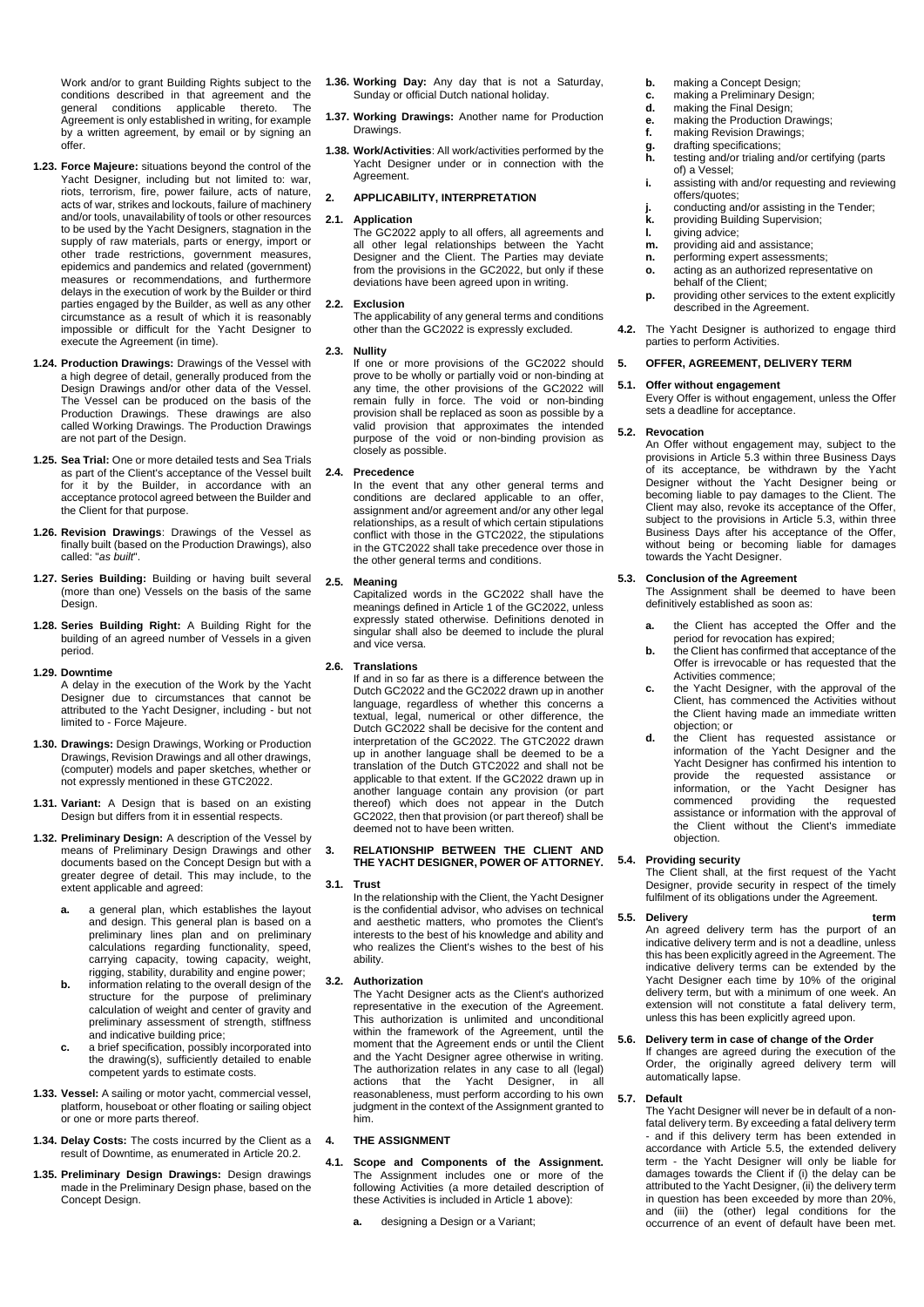The Client acknowledges that situations of Force Majeure cannot be attributed to the Yacht Designer, so that in such situations there can be no question of default. At the moment that the Yacht Designer expects the delivery term to be exceeded, he must notify the Client, stating the reason.

# **6. THE BUILDING RIGHT**

# **6.1. One-time Building Right**

If the Assignment issued by the Client also includes the production of a Final Design, and if this Final Design has been delivered by Yacht Designer and the agreed price has been paid by the Client, the Client thereby automatically acquires the right to use the Design drawings to build the Vessel in question, or have it built, in accordance with the Design, on a one-off basis.

# **6.2. Series Building Right General**

The Customer is only entitled to Series Building on the basis of the Design (or drawings and/or other designs preceding it) if the Parties have expressly agreed to this. This Series Building Right will include a deadline by which the Series Building must be completed. Upon expiration of such deadline, the Series Building Right shall lapse, regardless of whether the intended number of Vessels has been built or not.

# **6.3. Series Building Right Commencement**

Client does not acquire the right to use the Design for Series Building until after the Parties have expressly agreed to this in writing and Client has fulfilled all its obligations to Yacht Designer.

# **6.4. Series Building Right continued**

If, after the completion of a Vessel, the Client by virtue of an obtained Series Building Right wishes to build a subsequent Vessel in the same series, he is not entitled to do so until he has completely fulfilled all his obligations vis-à-vis the Yacht Designer up to that time.

## **6.5. Exclusive (Series) Building Right**

The Parties may agree that the Client, to the exclusion of third parties, has the right to use the Design to build one or more Vessels. This exclusivity will lapse immediately at the time the Client is in default of its obligations vis-à-vis the Yacht Designer.

# **6.6. Personal Right**

The rights of use referred to in this Article 6 are a personal right and are granted exclusively to the Client. The right of use is not bound to a mold and/or to a computer file, an image carrier or any other information carrier. The right of use of the Design or any part thereof cannot be transferred to third parties, so that a transfer of property is excluded.

### **6.7. Lapse of exclusive Building Right in the event of building being halted**

If an exclusive Building Right is not used to build a Vessel (or have it built) within one year after it was obtained, or if the building is interrupted or stopped, the Yacht Designer may request the Client in writing to start or continue the building. If the Client has not complied with this written request one year after it was made, all his rights to use the Design or any parts thereof for the building (or having it built) or to complete the building (or having it completed) of the type of Vessel in question will lapse.

# **6.8. Execution/Changes to the Design**

The Building Right may only be used to build one or more Vessels in accordance with the Design and the drawings and other documents made available by the Yacht Designer. The Client is not allowed to make any changes to the Design or to have changes made, or to deviate from the Design in the building of the Vessel.

# **6.9. Changes to the Design in mutual consultation**

If the Client considers a different building or execution necessary or advisable, he must consult with the Yacht Designer. Such a deviation from the Design may only be carried out after the Yacht Designer has agreed to it in writing and the Client has fulfilled all his obligations vis-à-vis the Yacht Designer.

# **7. RESPONSIBILITIES OF THE YACHT DESIGNER**

### **7.1. Meeting requirements**

The Yacht Designer is responsible for ensuring that

his Design meets reasonable requirements of reliability and usability in connection with the intended purpose for which the Client wishes to use the Vessel and insofar as this intended purpose was demonstrably known to the Yacht Designer at the time that the Agreement was concluded.

### **7.2. Correct execution**

The Yacht Designer is responsible for the correct execution of the calculation and drawing work for the Design.

# **7.3. Duty of effort**

Inasmuch as Building Supervision has been agreed, this relates exclusively to a duty of effort on the part of the Yacht Designer. The Yacht Designer is not responsible for the way in which the Builder builds the Vessel and the degree to which it complies with the Design.

### **7.4. Aesthetic appreciation**

The aesthetic appreciation of the Design is not a ground for assessing whether the Yacht Designer has fulfilled his obligations vis-à-vis the Client or not.

# **8. ADDITIONAL REQUIREMENTS**

#### <span id="page-2-0"></span>**8.1. Additional requirements**

The Yacht Designer will also take into account additional requirements after the Agreement has been concluded, insofar as these requirements have demonstrably become known to him before the completion of the Preliminary Design and he has not objected to that in writing without delay. The Yacht Designer may, in turn, impose additional requirements on the incorporation of the additional requirements into the Design.

### **8.2. Obligation to inform the Client**

If the Yacht Designer is of the opinion that the additional requirements referred to in Article [8.1](#page-2-0) cannot be realized in the Design, he is obliged to inform the Client thereof within a reasonable period of time after this has become apparent to him.

# **8.3. Unfeasible additional requirements**

In the event that the Yacht Designer is of the opinion that the additional requirements cannot reasonably be realized within the agreed framework of the Assignment, or if the Parties cannot agree on the conditions subject to which the additional requirements can be realized, this does not give the Client the right to dissolve or otherwise terminate the Agreement.

# **9. POWERS AND RIGHTS OF THE YACHT DESIGNER**

### **9.1. Deviation from the Assignment**

The Yacht Designer is authorized to deliver a Design that deviates from the Agreement if it involves changes that are required in order to comply with applicable regulations, statutory or otherwise, or if it involves minor changes that, in his judgment, constitute an improvement.

# <span id="page-2-2"></span>**9.2. Advice on Building Supervision**

If the assignment also includes Building Supervision, then the Yacht Designer shall, with due observance of the provisions in Article [9.3,](#page-2-1) be authorized to advise the Builder on the basis of the authorization provided to him in Article [3.2](#page-1-4) regarding deviations from the Design, without requiring any further permission from the Client for that.

### <span id="page-2-1"></span>**9.3. Conditions for advising to deviate from the Design**

The right to advise to deviate from the Design as meant in Article [9.2](#page-2-2) is limited to changes in building regulations or changes that, in the opinion of the Yacht Designer, are necessary in connection with safety and/or soundness. The Yacht Designer is responsible for ensuring that these changes remain within the scope of the Building Contract, and that, in his own judgement, the practical usability of the Vessel for the intended purpose does not suffer as a result and that the agreed Building Cost and delivery term are not exceeded.

# **9.4. Assessment of progress of the building**

The Yacht Designer to whom the Building Supervision has been assigned is authorized - to the exclusion of others - to assess whether the Work has progressed to such an extent that, given the situation on the day of inspection, the Builder is entitled to

payment of (a part of) the Building Cost, all in accordance with the provisions of the Building Contract.

### <span id="page-2-3"></span>**10. INTELLECTUAL PROPERTY AND OWNERSHIP**

#### **10.1. Calculations**

The results of the calculations made shall be incorporated into the Design. The calculations do not constitute a separate part of the delivery and are not issued to the Client.

### **10.2. Ownership of originals and copies of drawings, documents, etc.**

The Yacht Architect at all times retains ownership of all originals and copies of Drawings, sketches, calculations, estimates, budgets, reports, computer files, image carriers and all other data carriers, as well as of any models and scale models made by the Procurement Architect, regardless of whether they have been made available to the Client or to third parties or not.

#### **10.3. Intellectual Property Rights**

All intellectual property rights of the Yacht Designer, including in any case, but not exclusively, the copyright under the Dutch Copyright Act 1912 and the exclusive right to a Drawing or model under the Uniform Benelux Law on Drawings and Models with regard to the designs, production drawings, sketches, photographs and all other images of the Design or any part thereof, the models and building templates, as well as all objects, computer files, image carriers or other data carriers that form an image or representation of the Design or a part thereof, remain the exclusive property of the Yacht Designer.

# **10.4. Use or alienation**

Use or alienation of the images, data carriers, templates, etc. referred to in the previous paragraph is not permitted, except with the explicit written permission of the Yacht Designer. In no case will such use or alienation result in the intellectual property being transferred to or vesting a different (usage) right in any third party. The Client is obliged to point this out to the Yacht Designer.

# **10.5. Other use of the Design**

Unless otherwise agreed, the Yacht Designer is entirely free to use the Design himself or to use parts of it for other Clients. This should in any case be understood to mean the right to alienate the Design and/or any other rights attached to the Design, or to change the Design at his own discretion or to use it or have it used for the building of one or more Vessels.

# **10.6. Protection of the Design**

The Client is only permitted to change anything about the Design, the Design Drawings and the Production Drawings, the specifications or the Vessels themselves, at least concerning the Design, after having received written permission from the Yacht Designer for that.

# <span id="page-2-4"></span>**11. CONFIDENTIALITY**

- **11.1.** The Client is obliged to maintain the confidentiality of all Designs, Drawings, calculations, computer files, sketches, models and all (other) representations of the Design or any parts thereof provided to it by the Yacht Designer in connection with the Assignment, which he has in his possession or of which he has knowledge.
- **11.2.** To the extent that, in connection with repairs or maintenance work, there is a need to share the information to be kept confidential with third parties, the Client shall not do so until after notifying the Yacht Designer thereof. In no case will the Client share more information than is strictly necessary for the repairs or maintenance work to be carried out to the Vessel.
- **11.3.** Under no circumstances is the Client permitted to show or make available the information to be kept confidential to any third parties who might use it for themselves or for the benefit of others.

### **11.4. Promotion**

The Yacht Designer is entitled to make pictures, or have pictures made, of the exterior and interior of the Vessel. The Yacht Designer is entitled to change these images and the general plan, to duplicate them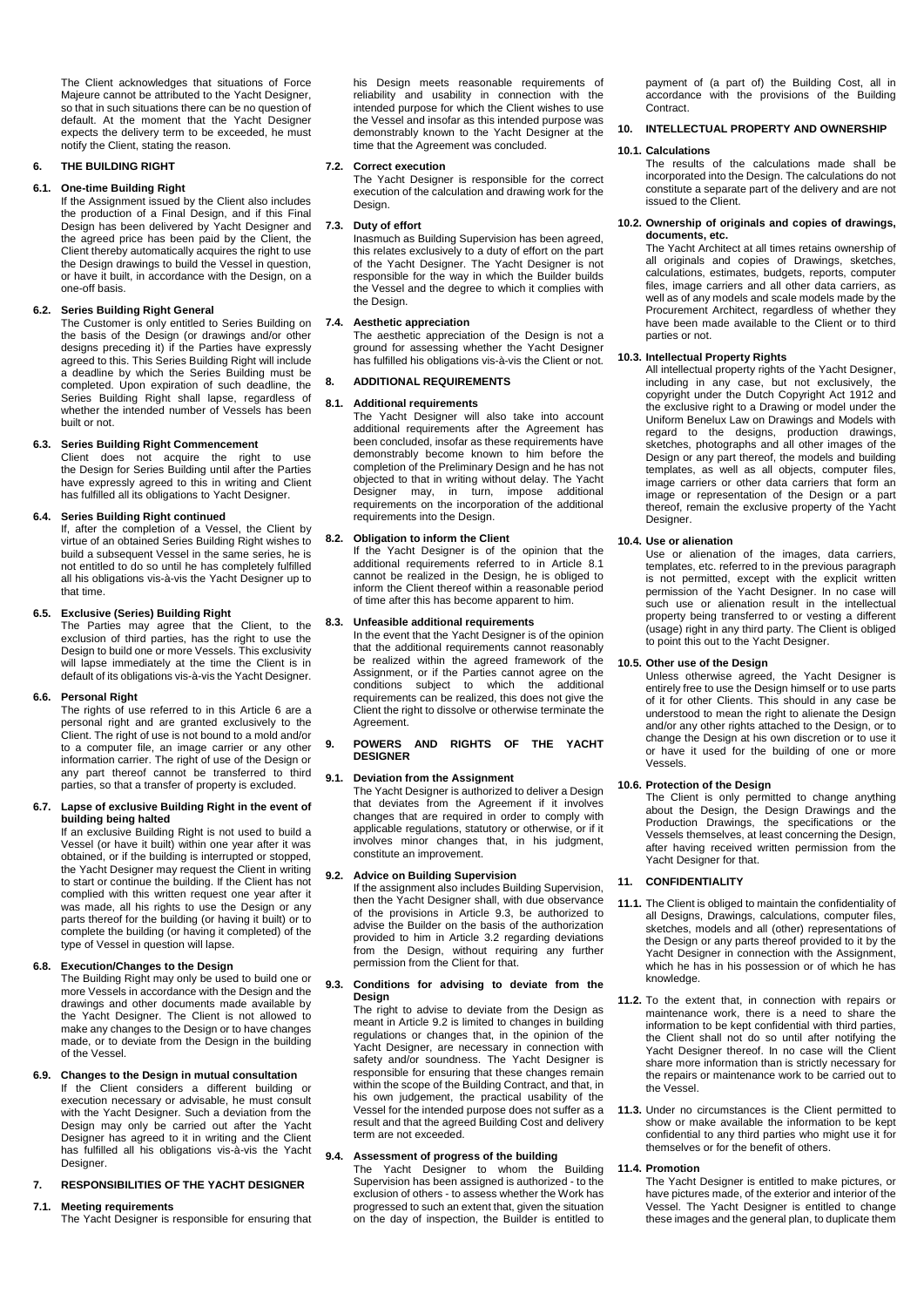and to make them public for promotional purposes in the broadest sense of the word.

### **11.5. Name sign**

The Yacht Designer has the right to provide the material realization of his Design with his name, logo and/or name sign, provided that this does not, in all reasonableness, harm the appearance or use of the Vessel.

### **11.6. Removal of name in case of infringement**

Without prejudice to its other rights in the event of infringement of his intellectual property rights, the Client is obliged, at the Yacht Designer's first request, to remove the Yacht Designer's name, logo or name sign from the Vessel.

# **11.7. Prizes and distinctions**

All prizes, awards and the like obtained with a Design or with its execution by reason of its design capacity shall become the property of the Yacht Designer at the time of acquisition.

### **12. LIABILITY YACHT DESIGNER**

# **12.1. Limitation of liability**

The Yacht Designer is only liable for damage suffered by the Client that is the result of a failure in the fulfillment of his obligations or a wrongful act attributable to the Yacht Designer. Article [5.7](#page-1-5) is applicable mutatis mutandis.

## **12.2. Obligation to limit damage**

The Client is obliged to limit or reverse its damage as much as possible from the moment of discovery thereof. The Yacht Designer is furthermore entitled to limit or reverse the damage at his own expense.

### **12.3. No liability for non-subordinates or third parties**

The Yacht Designer is not liable for damage resulting from intent or conscious recklessness of nonsubordinates and/or third parties whose services are used in the execution of the Assignment.

**12.4. No liability capacity, quality, suitability of materials**

The Yacht Designer is not liable for damage consisting of or resulting from defects in the capacity and/or quality and/or suitability of materials and other items the use of which has been prescribed by the Client or which have been supplied by him.

# **12.5. No liability for incompetent or insufficient use** The Yacht Designer is not liable for damage occurring after delivery of the Vessel or the part concerned as a result of incompetent or insufficient

use, of lack of care and/or normal wear and tear, or caused by changes made to the Vessel by the user or by third parties.

# **12.6. No liability Builder or third parties**

The Yacht Designer is not liable for any damage suffered by the Client as a result of errors made by the Builder or by third parties engaged by the Builder or the Yacht Designer in violation of the Design, (other) calculations or drawings, the specifications and/or the further conditions.

# **12.7. No liability for third-party parts**

The Yacht Designer shall not be liable for any errors with respect to parts of the Vessel not designed by him or under his responsibility or not executed under his supervision. Nor is he liable for them if liability has been transferred to the Builder by specifications or building contract or on delivery. The Yacht Designer shall in no event be responsible for the operation, performance or results, etc., of any such third-party components incorporated, nor shall the Designer be liable for any defect therein. Nor is the Yacht Designer responsible for the operation, performance or results, etc., of such fitted third-party parts in conjunction with (the other parts of) the Vessel, nor is the Yacht Designer liable for any defect therein.

# **12.8. Liability for technical incorporation**

The Yacht Designer is only liable for the technical fitting of parts in the Vessel designed and manufactured by third parties if the Yacht Designer has explicitly designated these parts as part of the Design.

**12.9. Indemnification of the Builder or other third party/parties involved**

The Builder as well as any other third party engaged by the Yacht Designer in or as part of the execution of the Work shall indemnify the Yacht Designer against any claims from the Client due to any act or omission that can be attributed to the Builder or the third party in question.

# **12.10. No liability for price estimates**

The Yacht Designer will always draw up price estimates to the best of his ability, but without obligation. The Yacht Designer is not liable for any damage caused by the fact that the Vessel or any part thereof cannot be built for the estimated price.

# **12.11. No liability for indirect damage**

Liability of the Yacht Designer for damage other than direct damage is excluded, regardless of the nature, scope and basis of the liability. 'Direct damage' is understood to mean: damage suffered by the Client as a result of the repair of the defect in the Vessel or of the otherwise defective execution of the Assignment, but limited to the reasonable costs charged by the Builder or other repairer in connection with the execution of the repair, i.e., labor costs, material costs, etc. 'Direct loss' shall not include any form of indirect or consequential loss, which shall in any event be understood to mean (non-exhaustively): trading loss, loss of production, loss of turnover and/or profit, decrease in value of products, storage or stowage costs of the Vessel, personal injury and other forms of loss which are not financial in nature.

#### **12.12. Liability and legal provisions**

In no event shall the Yacht Designer be liable if his Design meets the following conditions:

- **a.** it has been executed in accordance with the Order received, and
- **b.** it complies with the 'European Recreational Craft Directive' (2003/44/EC) and/or with the regulations of a classification society recognized for the type of vessel concerned, insofar as these directives and/or regulations relate to the properties to which the deficiency relates.

# **12.13. Limitation of the scope of liability**

The liability of the Yacht Designer is in all cases limited to the agreed-upon Fee. Furthermore, the liability of the Yacht Designer is limited to the amount paid out by the insurer for the case in question.

#### **12.14. Duty to complain**

Any claim against the Yacht Designer due to a defect in the Vessel (visible or non-visible), except for a defect that has been explicitly acknowledged by the Yacht Designer in writing, must be reported to the Yacht Designer in writing and in sufficient detail, within two weeks after the Client became aware of that defect or should reasonably have been aware of it, on pain of forfeiting the right to complain, whereby the Client must offer the Yacht Designer a reasonable period of time for repair. Article [5.7](#page-1-5) is applicable mutatis mutandis. In determining the reasonable period, the time required in connection with the repair by the Builder, the availability of the necessary materials and the Builder's planning will in any case be taken into account.

**12.15. Expiry period with no/little use of the Vessel** If the Vessel is not used by the Client on a monthly basis and for the intended purpose immediately after delivery, any claim by the Client (or its legal successor) on account of a defect which would have existed at the delivery term shall lapse in any case twelve months after delivery, without prejudice to the provisions of Article [13.](#page-3-0)

# <span id="page-3-0"></span>**13. RIGHTS AND OBLIGATIONS OF THE CLIENT**

#### **13.1. Inspection / Sea Trial within 4 weeks after Completion Date**

As part of the delivery, the Client, together with the Builder and, insofar as relevant, with suppliers, will organize a Sea Trial and invite the Yacht Designer to this. This Sea Trial will take place no later than four weeks after the Completion Date, barring unforeseen circumstances. During the Sea Trial, the Client shall have the Vessel extensively and professionally tested in order to be able to judge whether the Yacht Designer has delivered properly.

# **13.2. Delivery by the Yacht Designer**

The work to be delivered by the Yacht Designer as a result of the Assignment shall be deemed to have been delivered without attributable failure in the following situations:

- **a.** the Client has not, within two weeks after the Completion Date, reported in writing a failure attributable to the Yacht Designer; or
- **b.** the Client has informed the Yacht Designer that there are no shortcomings attributable to him or that the Vessel complies with the Order; or
- **c.** shortcomings reported to the Yacht Designer within two weeks of the Completion Date have been remedied; or
- **d.** in the event that the Agreement only concerns Activities related to giving advice, making a calculation or another kind of limited Assignment, at the moment that the Yacht Designer delivers the goods to be supplied by him to the Client and the Client does not report any shortcomings attributable to the Yacht Designer within four Working Days, or when<br>the Yacht Designer has remedied all Yacht Designer has remedied all shortcomings reported to him and attributable to him.

# **14. PUBLICITY**

# <span id="page-3-1"></span>**14.1. Publicity for advertising purposes**

In case of an Assignment for Series Building, the Client is entitled to publish for advertising and publicity purposes the general plan and photographs of the designed Vessel. Other drawings of the Design may be published by the Client only with the written permission of the Yacht Designer.

# **14.2. Publicity in other cases**

In all other cases than those mentioned in Article [14.1,](#page-3-1) the Client may publish drawings or photographs of the designed Vessel only after prior written permission of the Yacht Designer.

- **14.3.** The Client shall, upon publication of drawings, photographs or descriptions of the designed Vessel:
	- **a.** clearly state the name of the Yacht Designer as designer;
	- **b.** clearly state the copyright of the Yacht Designer: **c.** send the Yacht Designer a copy of the
	- publication or a copy of good quality thereof.

# **15. TERMINATION OF THE ASSIGNMENT**

# <span id="page-3-2"></span>**15.1. Termination by the Client**

Termination of the Assignment other than in the event of default by the Contractor may take place only if:

- **a.** the Agreement has been terminated in writing and that notice of termination has been received by the Yacht Designer;
- **b.** the Client has paid the Fee for (i) all parts of the Work that the Yacht Designer has completed up to the termination date, (ii) the part of the Work that the Yacht Designer has worked on up to that time, based on the state of the work, and (iii) 20% of the Fee for the Work that the Yacht Designer no longer needs to perform at all; and
- **c.** the Client has reimbursed the Yacht Designer for costs already incurred or necessarily yet to be incurred and advances paid.

# **15.2. Moment; retention right**

If the Yacht Designer has received the written notice of termination referred to in Article [15.1](#page-3-2) before the obligations referred to in that Article have been met, then the termination of the Agreement will not be completed until these obligations have been met. As long as the obligations in question have not been met, the Yacht Designer is entitled to retain the Vessel, or have a third party retain it, at the Client's expense. Retaining the Vessel in his possession, or having it retained in his possession, will also serve as security for the payment of the costs arising from that.

# **15.3. Termination upon death**

# **15.3.1. Natural person**

In the event of death of the Client or the Yacht Designer, his heir(s) or other legal successor(s)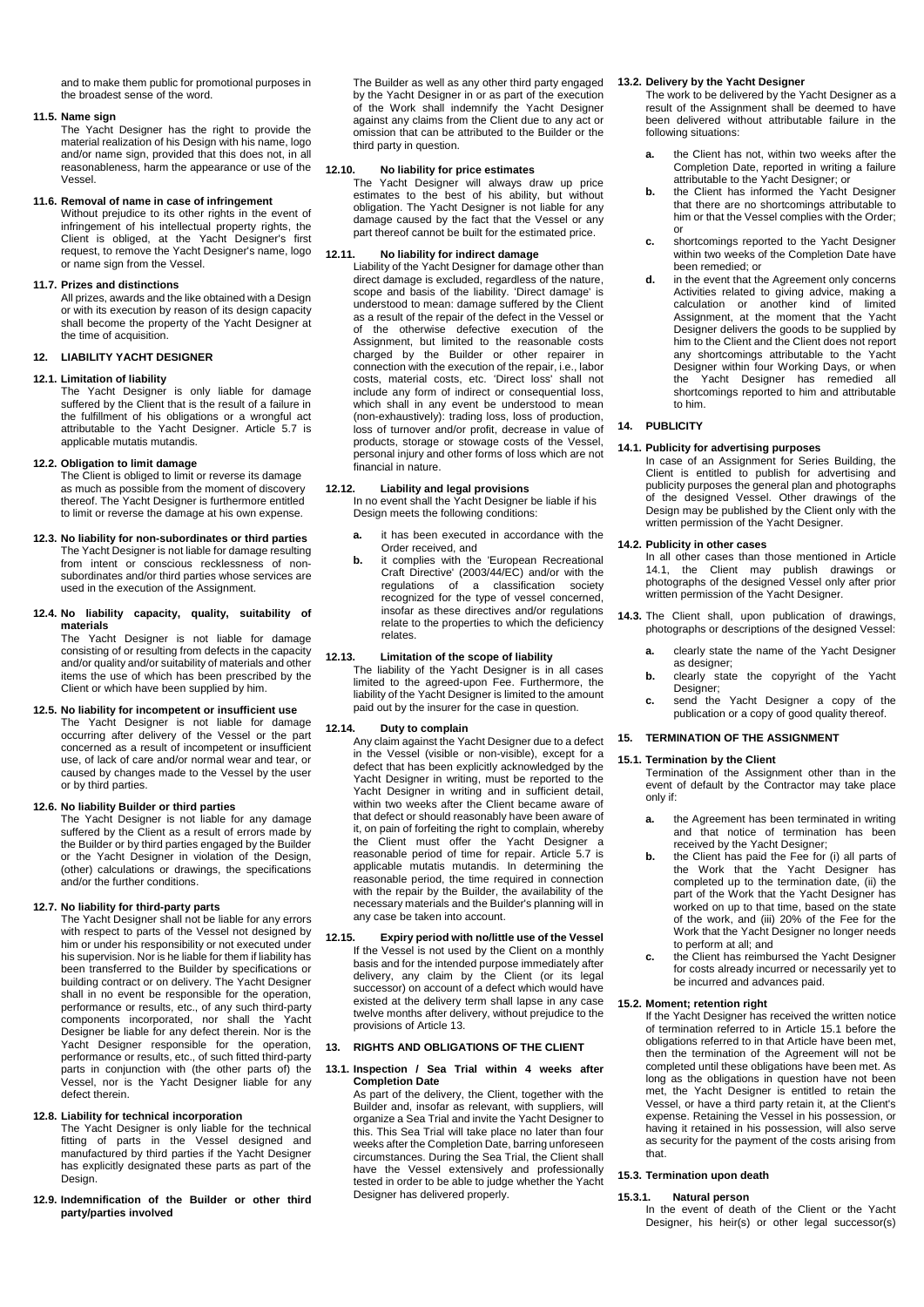under universal title shall be entitled to dissolve the Agreement without being obliged to compensate the full damage suffered by the other party as a result. The heir(s) or other legal successor(s) under universal title who have dissolved the Agreement shall only be obliged to reimburse the Fee and the costs as referred to in Article 15.1 under b and c. For substantiating the Fee and the costs, the administration of the executing party will be decisive.

## **15.4. Termination by the Yacht Designer**

In the following cases, the Yacht Designer is in any case entitled, without prejudice to his right to demand performance, to proceed with immediate termination of the Agreement:

- **a.** if the Yacht Designer becomes aware of any circumstances which, in his opinion, give him good reason to fear that the Client will not meet its obligations towards him;
- **b.** if the Yacht Designer has requested the Client to provide security for the fulfilment of his obligations when the Agreement was concluded or during the execution of the Assignment and the Client has not provided the requested security within two weeks of that request.

The Yacht Designer is not liable for damages to the Client in the event of termination of the Agreement pursuant to the provisions of this paragraph.

### **15.5. Surviving provisions**

In the event the Agreement ends, whether prematurely or not, all provisions relating to intellectual property (Article [10\)](#page-2-3) and confidentiality (Article [11\)](#page-2-4) will remain in full force and effect.

## **16. PRICE**

- **16.1.** The Yacht Designer, with due regard for the provisions of the following paragraph, is entitled to payment of:
	- **a.** a Fee;
	- royalties for the use of the Design;
	- **c.** a reimbursement of costs incurred by him, to the extent not included in the Fee.

**16.2.** The price is in euros, excluding VAT.

# **17. CALCULATION OF FEE, INSTALMENTS**

#### **17.1. Fixed amount, hours worked and/or % of the Building Cost**

The Fee can be calculated on the basis of the number of hours worked and/or on the basis of the amount of the Building Cost, all this depending on the arrangements made between the Parties in this respect. The Parties can also agree a fixed amount if the Activities can easily be estimated in advance.

## **17.2. Fee depending on hours worked**

Insofar as the Parties have agreed that the Fee will be calculated in proportion to the number of hours worked, the Parties will agree a standard hourly rate for the various types of Work.

The Yacht Designer is entitled to increase this hourly rate as per the first day of the year following the year in which the Agreement is concluded, in accordance with the consumer price index.

# **17.3. Provisional Fee**

When concluding the Agreement, the Yacht Designer will make a provisional estimate of the Fee, on the basis of which he will charge the various partial instalments. After all Work has been completed, the Yacht Designer will make a final calculation. Insofar as, based on the final calculation, more hours have been worked than have already been charged, the Yacht Designer will charge the hours not yet invoiced on the final invoice.

# **17.4. Fee for changes/extra work**

Insofar as the Assignment has been extended as a result of changes or extra work, the Yacht Designer will invoice the hours involved separately - insofar as possible - at the time that the Work has been completed, or, at his own discretion, indicate this clearly on the final invoice.

# **17.5. Fee dependent on the Building Cost**

If the Parties agree that the Fee will be calculated depending on the Building Cost, the various installment amounts will be calculated depending on

the Building Cost estimated in advance by the Yacht Designer to the extent that the final Building Cost is not known.

The moment the final Building Cost is known, the Yacht Designer will make a post calculation and charge the difference between the amounts already paid and those to which the Yacht Designer is entitled based on the final Building Cost on the final invoice.

If, in the opinion of the Yacht Designer, the previously estimated Building Cost should be revised during the Work, the instalments already charged will also be revised and settled.

#### **17.6. Payment of Fee in instalments**

The Fee due will be charged in installments in accordance with the agreements made by the Parties in this regard when entering into the Agreement. In any case, the Yacht Designer will be entitled to charge installments after completion of:

- 
- **a.** the Concept Design;<br>**b.** the Preliminary Design **b.** the Preliminary Design;<br>**c.** the Final Design;
- **c.** the Final Design;
- **d.** the Production Drawings;
- **e.** the Revision Drawings;<br>**f.** per designed Variant.
- per designed Variant.

Furthermore, during the Building Supervision and Sea Trial, the Yacht Designer is entitled to charge at the end of each Monday the hours he has spent, insofar as this is not included in the Activities mentioned in sub a to f of this Article.

### **17.7. Suspension of Activities**

If an instalment has not been paid on time by the Client, the Yacht Designer is entitled to immediately suspend the Work until the Client has met all its obligations vis-à-vis the Yacht Designer existing at that time. All additional costs and damages incurred as a result will be borne by the Client. The Client acknowledges that if the Client fails to meet its obligations in a timely manner, the Activities cannot immediately be resumed by the Yacht Designer, for instance because available capacity is used for another project and cannot be made available to the Client immediately. In that case the Yacht Designer is only obliged to resume the Work at the first possible moment at which he can, in all reasonableness, make the required capacity available again. If additional costs must be incurred to resume the Work earlier, these will be reimbursed to the Yacht Designer by the Client.

# **18. ROYALTY CALCULATION AND PAYMENT**

**18.1.** The Client may obtain rights of use of drawings for a Design that, in the opinion of the Yacht Designer, has been fully completed, only upon express approval of the Yacht Designer and subject to the conditions to be set for that by the Yacht Designer. For the use of the final Design Drawings and the Production Drawings based thereon, the Client shall owe Royalty to the Yacht Designer.

# **18.2. Royalties for the building of the first Vessel**

In the event that the Work includes the design of a Vessel, the royalties in connection with the building of the first Vessel according to that Design shall be included in the last instalment of the Fee.

### **18.3. Royalties for the building of more than one Vessel**

When using the Design to build more than one Vessel, royalties will be due per Vessel to be built.

# **18.4. Royalties for existing Design**

If the Parties agree that the Client may use an existing Design for the building of one or more Vessels, the Client shall owe to the Yacht Designer the royalties in accordance with the agreements made by the Parties in this regard.

- **18.5. Payment / start of the right of use of the Design** The Client obtains the right of use of the Design (and accompanying Design- and Production drawings) as of the day following the day on which the royalties due to the Yacht Designer have been received by the Yacht Designer and all other obligations vis-à-vis the Yacht Designer arising from the Agreement have been fulfilled.
- **19. COSTS**

#### **19.1. Reimbursement of costs to be incurred and storage**

All costs incurred by the Yacht Designer in the execution of the Agreement will be charged to the Client with a mark-up to be agreed upon by the Parties.

### **19.2. Time to invoice**

Costs will be invoiced at the time they occur. Costs that have occurred during or after the Work but have not yet been passed on, will be included in the final invoice. If the final invoice has already been sent, these costs will be charged separately.

#### **19.3. Types of costs**

Costs to be passed on include, but are not limited to, costs related to the hiring of third parties, materials to be used, travel and accommodation, translation, reproduction, testing, certification, model tests, inspections, tests, office expenses, legal assistance in connection with disputes with third parties, etc.

## **20. OTHER COSTS**

# **20.1. Collection costs, judicial and extrajudicial costs**

If the Client is in default or breach of contract with respect to one or more of its obligations, all costs incurred in obtaining satisfaction shall be borne by the Client in accordance with the relevant statutory provisions.

## <span id="page-4-0"></span>**20.2. Delay Costs**

If the execution of the Work is delayed due to Downtime, the Client is obliged to reimburse the Yacht Designer for the following resulting Delay Costs:

- **a.** the costs arising from commitments made by the Yacht Designer in connection with the Agreement which cannot be suspended, modified or terminated during the Downtime;
- **b.** the costs resulting from suspending, modifying or terminating those commitments to the extent possible, all at the sole discretion of the Yacht Designer;
- **c.** the costs, including wage costs, related to employees and/or hired workers scheduled by the Yacht Designer to perform the Work who cannot be profitably deployed on another project during the period of Downtime, all at the sole discretion of the Yacht Designer;
- **d.** the additional costs incurred by the Yacht Designer after the period of Downtime has ended, in connection with the continuation of the Work.
- **20.3.** If the period of Downtime continues for more than two months, the Client is additionally obliged to pay the Yacht Designer the part of the Fee in proportion to the Work already performed.
- **20.4.** The Yacht Designer will not be required to resume the Work after a period of Downtime until all Delay Costs have been reimbursed to him.

In no event shall the Yacht Designer be liable for any damages related to the Downtime.

#### **21. PAYMENT, SET-OFF AND EXIGIBILITY**

**21.1.** Unless otherwise agreed, the term of payment is four weeks after receipt of the invoice. Invoices can be sent by post, fax or e-mail. The Parties will agree on the address, fax number and/or e-mail address to be used by the Yacht Designer for this purpose.

### **21.2. Late payment**

If the term of payment is exceeded, the Client is immediately in default without any notice of default being required. The Client owes the Yacht Designer the statutory commercial interest from the due date until the day of full payment.

# **21.3. Application of payments**

Payments made by the Client shall first be applied to reduce the costs, then to reduce the interest already due and finally to reduce the principal sum - starting with the longest outstanding invoice - and the current interest, even if the Client states that its payment is intended for a different order of application.

## **21.4. Set-off**

The Customer waives any right to set off amounts